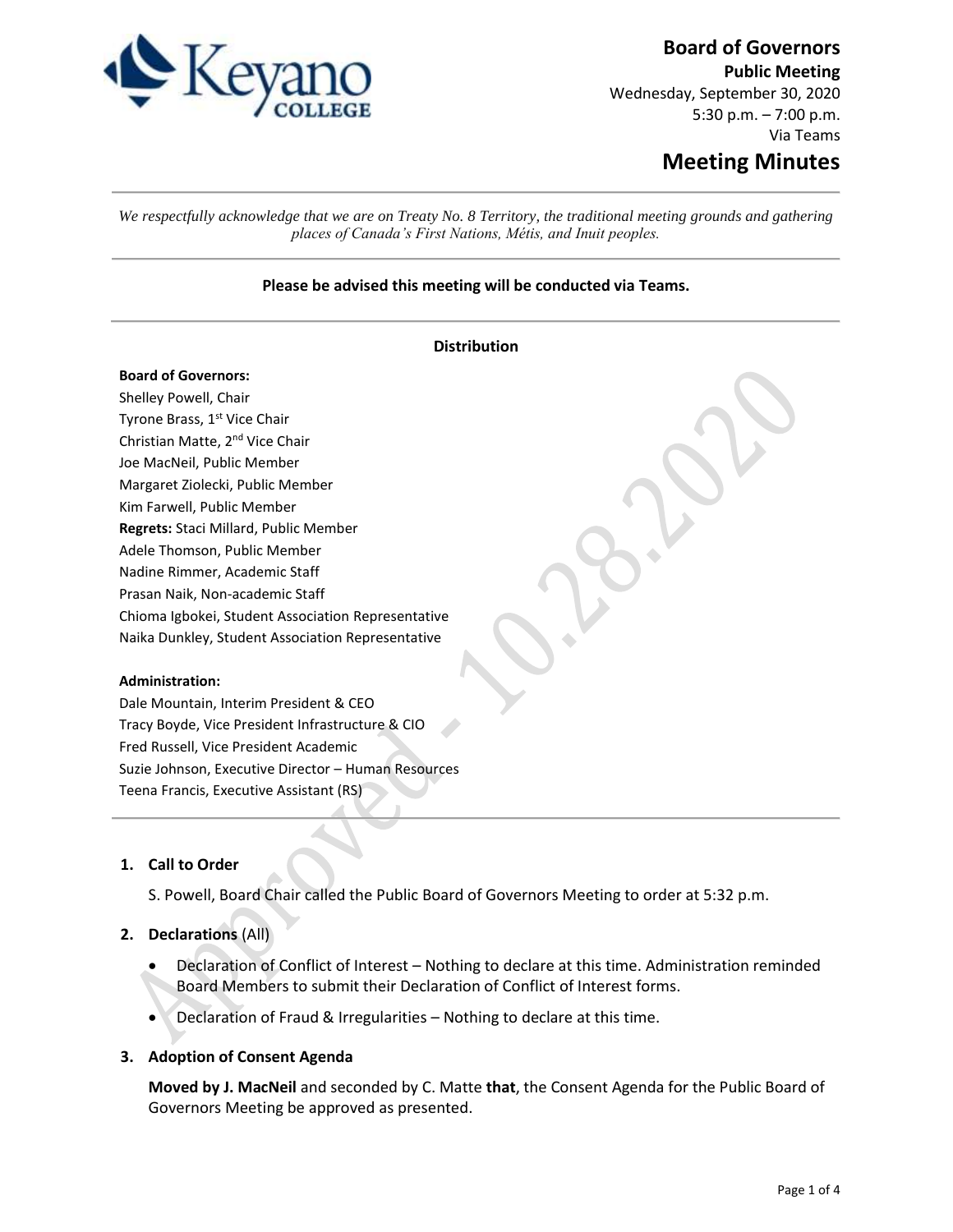*Carried Unanimously*

## **4. Adoption of Regular Agenda**

Keyano College Board of Governors

Page 2 of 4

S. Powell, Board Chair advised that the agenda items listed in the In-Camera session will be reversed.

**Moved by J. MacNeil** and seconded by M. Ziolecki **that** the Regular Agenda for the Public Board of Governors Meeting be approved as amended.

*Carried Unanimously*

# **5. KC Land Trust Corporation Discussion**

Administration summarized the information presented during the joint Land Trust Board, and Board of Governors Meeting on June 15<sup>th</sup>. The session provided the opportunity to better understand what the challenges are going forward, and to establish a path forward.

Administration advised that a phased approach will be taken to address the Land Trust Agreement, Bylaws, and Policies/Procedures. Three (3) sessions have been scheduled, October 22, November 26 and December 3, with tentative dates set for 2021 to address the land transfer (CRA) matter.

Additionally, Administration advised there is nothing stopping the College and Land Trust Board from continuing the work.

S. Powell, Board Chair shared both Boards jointly expressed their desire to conclude the work with the least amount of legal fees. If the legal fee begin to escalate, Administration was directed to bring this back to the Board of Governors. It will also be important for the College Board of Governors to continue to have an "arm's length" approach with respect to the Land Trust.

#### **6. 2021 – 2023 Budget Projections**

The budget projections were not Board approved due to summer recess. They have since been presented to the Finance & Audit Committee for review and recommendation to go forward to the Board of Governors for approval.

Administration prepared the projections incorporating the Board approved three-year savings plan, inflationary considerations, tuition forecast, known adjustments, addition of three new ACAC approved Athletic Programs and tuition, and ancillary fee increases. An annual operating surplus of \$1M was maintained throughout the projections.

**Moved by K. Farewell** and seconded by C. Matte **that**, the Finance & Audit Committee recommends the Keyano College Board of Governors approve the 2020 – 2023 Budget Projections as presented.

*Carried Unanimously*

## **7. Briefing Note: Financial & Operational Stewardship Update**

Administration provided key messages from the briefing note, and advised COVID-19 and flood remediation work may continue to have some effect on the College. Work continues on the Syncrude Sport & Wellness Centre and the Bob Lamb Building.

Administration summarized enrolment figures. To mitigate revenue loss, two programs were unofficially suspended due to low enrolment, while other programs lifted the cap to allow for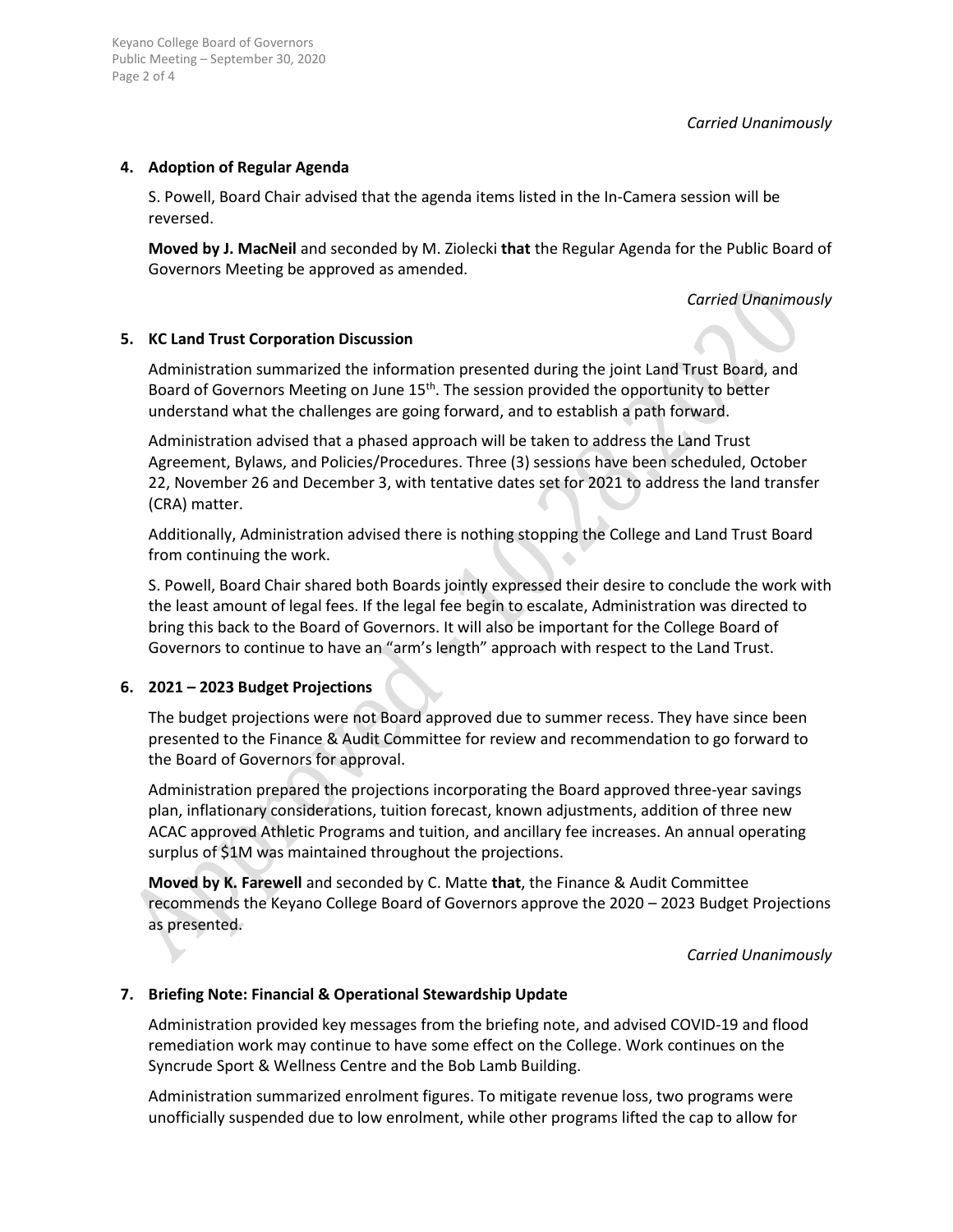increased enrolment. With this in mind, the College is on par with other institutions across the province in terms of enrolment figures. Also noted was the winter intake has not been included as it is ongoing.

# **8. SAKC June 30, 2019 – Audited Financial Statements**

As required under the Post-Secondary Learning Act, and as information, N. Dunkley, VP Operations for the Student Association presented the SAKC Audited Financial Statements for June 30, 2019.

# **9. Briefing Note: ACAC Approved Athletic Program Update**

Last year, the Athletic Department decided to submit an application to the ACAC to gain admittance for new teams in the sports of Men's/Women's Hockey, Golf and Curling. This decision was supported by the Executive Committee.

ACAC Council voted, and it was decided that Keyano would be unconditionally accepted in the sports of Golf and Curling. However, there was a conditional acceptance of the Men's/Women's Hockey team. The condition being that a letter of financial support be obtained by the Board of Governors in the absence of a President.

The ACAC has since retracted the condition, and has accepted a financial letter of support from the Interim President, D. Mountain. Therefore, the Men's/Women's Hockey teams have been approved to start the fall of 2021.  $\bullet$ 

Discussion points included:

- This information has been shared with Deputy Minister Clarke in the 2021 2023 Budget Projections.
- It will be important to check the pulse of the community to get a sense of their reaction. When the previous team was eliminated, there was some backlash from the community and no consultation.
- There is a strong indication from individuals in the community that they are willing to support and make a financial commitment.
- Funding for the teams will not be subsided by the College operating budget. Fundraising would be target with the expectation of receiving a five (5) year commitment from donors.

Hearing the concerns raised by the Board of Governors, and given the current challenging environment, Administration agreed that after consulting with community stakeholders, faculty and staff, a briefing note will be brought forward to a future meeting with solid information on what support looks like in the community, short and long term.

# **10. Briefing Note: Overland Flood Insurance**

Administration advised that due to the recent flooding, the College has been unable to secure Overland Flood Insurance – July 1, 2020.

Administration is recommending that the approximately \$500,000 savings in insurance expense be allocated to develop a reserve fund to assist in future flood restoration and fund future mitigation strategies.